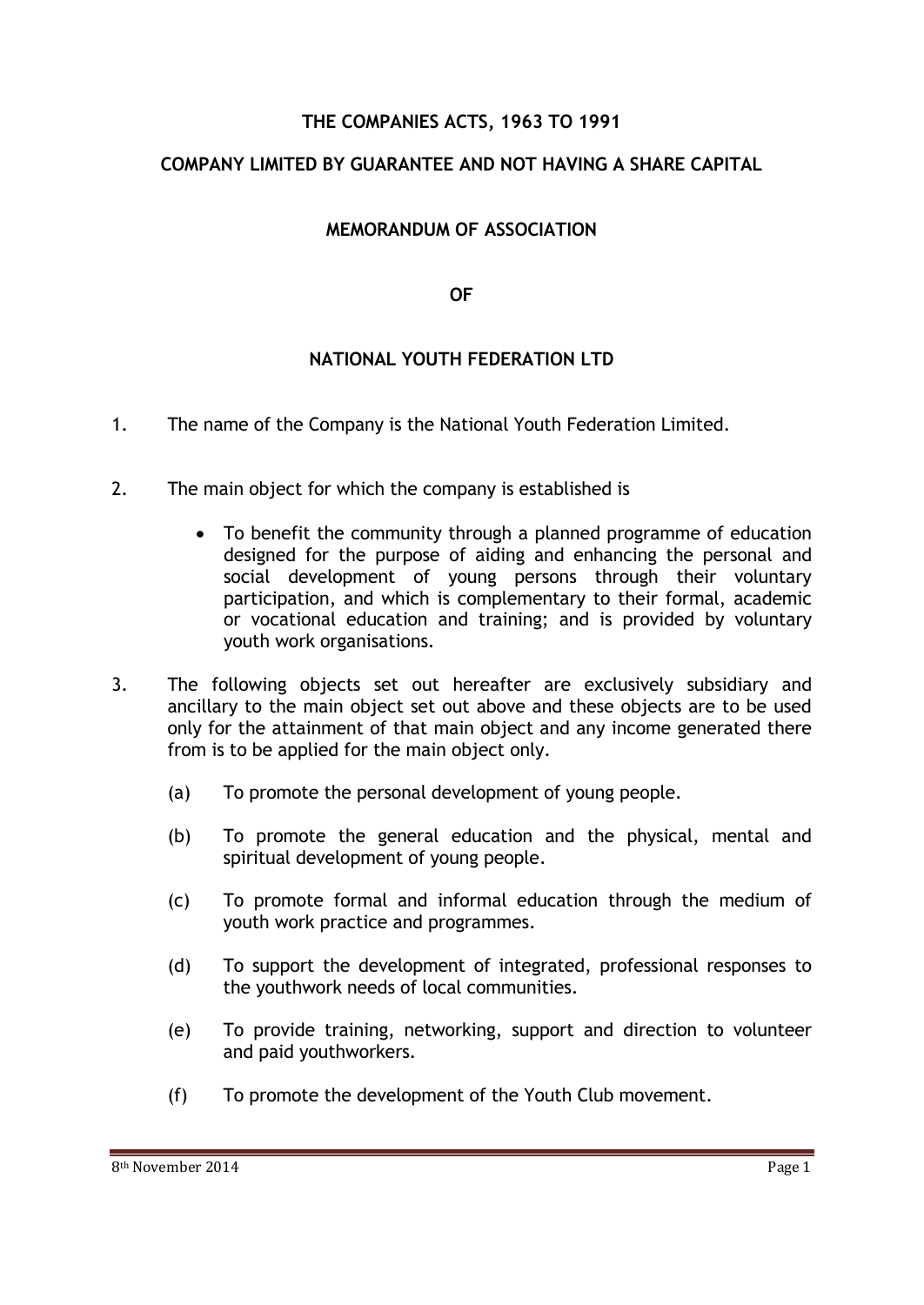- (g) To promote the development of special services to young people.
- (h) To encourage and develop awareness of societal issues with a view to promoting social action by young people.
- (i) To carry out and promote research into good practice in youth work and all other matters affecting the lives of young people.
- (j) To promote and develop an awareness amongst the general public of issues affecting youthwork and young people generally.
- (k) To monitor public policy in regard to young people and to make representations at national and international level as appropriate.
- (l) To procure and allocate resources for the development of youthwork.
- (m) to promote the active participation of young people at all levels of the organisation and society
- (n) To work as an organisation and in consort with others to secure the rights of young people in Ireland particularly those set out in the United Nations Convention on the Rights of the Child.
- 4. In order for the Company to pursue the foregoing objectives the Company is empowered to do and carry out all such things as are in the opinion of the Directors incidental to or conducive to the attainment of the above objects or any one of them in particular
	- (a) To borrow and raise money in such manner as the Company shall think fit and in particular by the issue of debentures or debenture stock, mortgages, charges, perpetual or otherwise, charged upon all or any of the Company's property (both present and future) and undertaking, including its un-called capital and
	- (b) To carry on any other trade or business whatsoever that can, in the opinion of the Board, be advantageously carried on by the company in connection with or ancillary to the above business or the general business of the company.

Provided that the Company shall not support with its funds any endeavour to impose on or procure to be observed by its members or any others any regulation or restriction which if an object of the Company would make it a trade union.

5. The income and property of the Company, whence so ever derived, shall be applied solely towards the promotion of the main objects of the Company as set forth in this Memorandum of Association and no portion thereof shall be paid or transferred directly or indirectly, by way of dividends, bonus or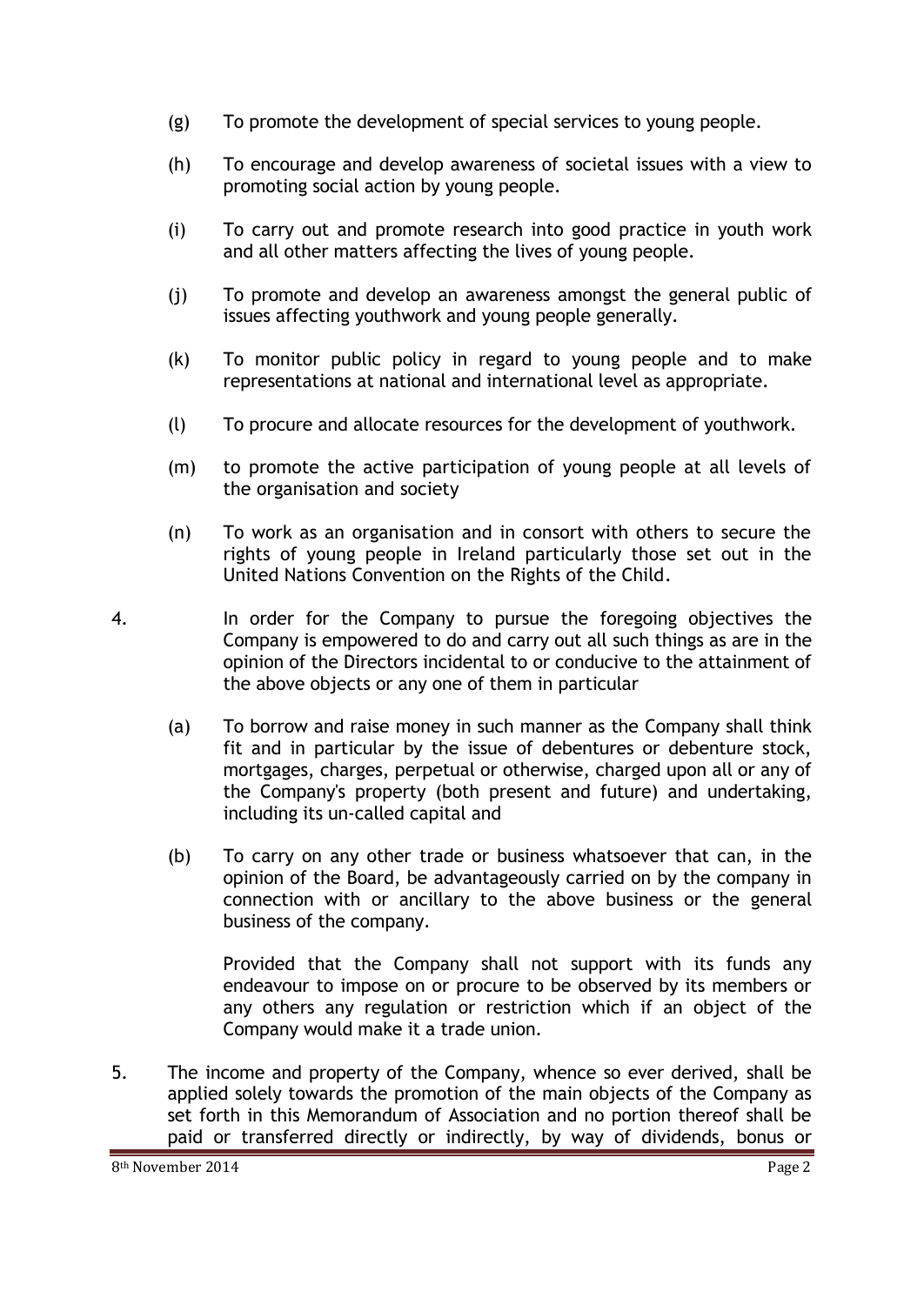otherwise howsoever by way of profit, to the members of the Company.

- 6. Provided that nothing herein shall prevent the payment, in good faith, of reasonable and proper remuneration to any officer or servant of the Company, or to any member of the Company, in return for any services actually rendered to the Company, nor prevent the payment of interest at a rate not exceeding 5% per annum on money lent or reasonable and proper rent on premises demised or let by any member to the Company; but so that no member of the Board of Directors or any Committee of the Company shall be appointed to any salaried office of the Company or any office of the Company paid by fees, and that no remuneration or other benefit in money or money's worth shall be given by the Company to any member of such Board of Directors or Committee, except repayment of out-of-pocket expenses and interest at the rate aforesaid on money lent or reasonable and proper rent for premises demised or let to the Company: provided that the provision last aforesaid shall not apply to any payment to any Company of which a member of the Board of Directors or Committee of Directors may be a member, and in which such member shall not be bound to account for any share of profits he may receive in respect of any such payment.
- 7. Annual audited accounts shall be kept and made available to the Revenue Commissioners on request.
- 8. No addition, alteration or amendments shall be made to or in the provisions of the Memorandum or Articles of Association for the time being in force unless the same shall have been previously submitted to and approved by the Minister for Industry and Commerce and the Revenue Commissioners provided that in respect of Clauses 4, 5 and 11 of the Memorandum of Association, such approval shall be given only after consultation with the Minister for Finance.
- 9. The third and fourth paragraphs of this memorandum contain conditions to which a licence granted by the Minister for Industry and Commerce to the company in pursuance of Section 24 of the Companies Act, 1963 is subject.
- 10. The liability of the members is limited.
- 11. Every member of the Company undertakes to contribute to the assets of the Company, in the event of the same being wound up while he is a member or within one year after he ceases to be a member, for payment of the debts and liabilities of the company contracted before he ceases to be a member, and of the costs, charges and expenses of winding up, and for the adjustment of the rights of the contributors among themselves, such amount as may be required not exceeding €1.
- 12. If upon the winding up or dissolution of the Company there remains, after the satisfaction of all its debts and liabilities, any property whatsoever, the same shall not be paid to or distributed among the members of the Company but shall be given or transferred to some other charitable institution or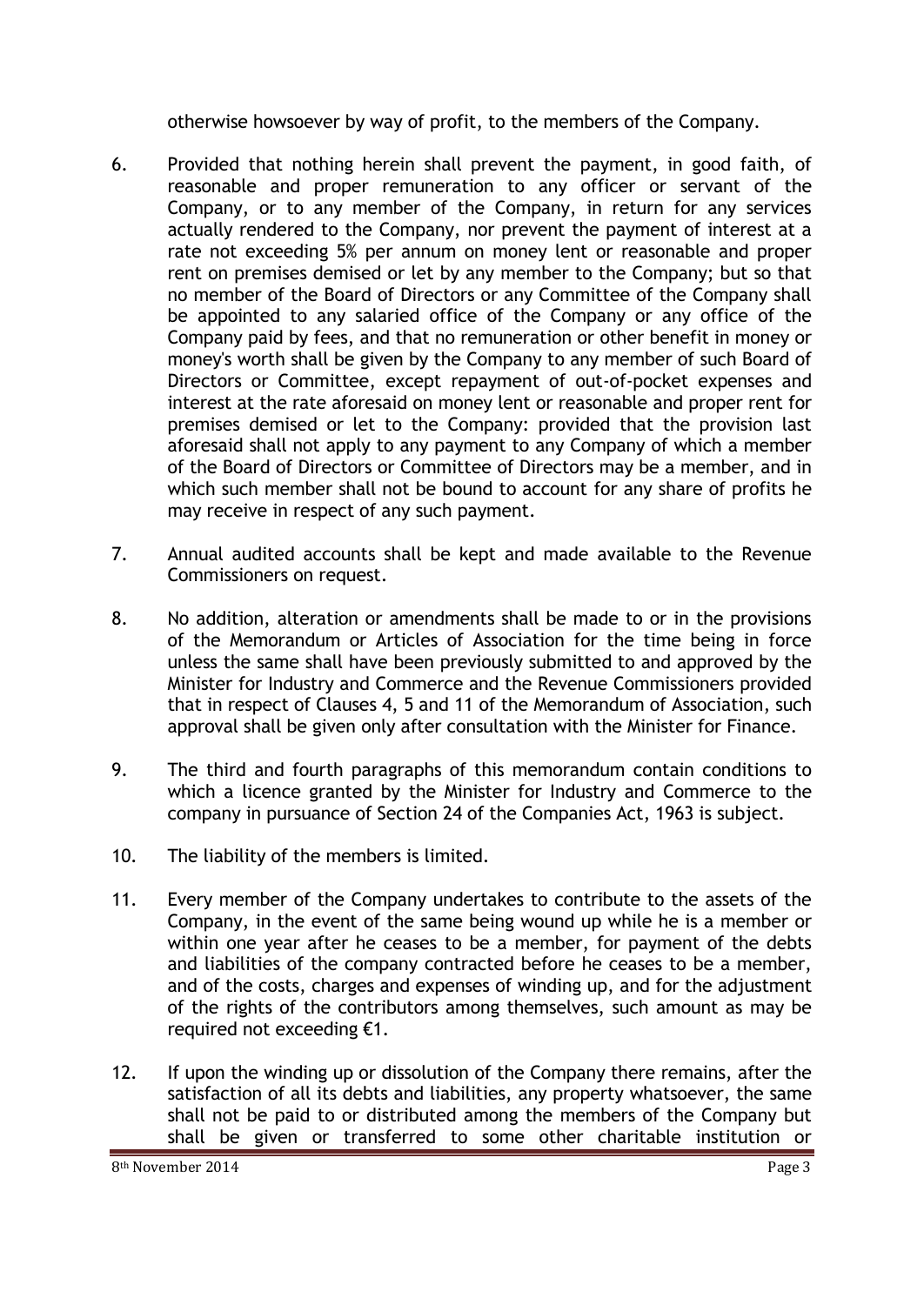institutions having objects similar to the objects of the Company, and which shall prohibit the distribution of its or their income and property among its or their members to an extent at least as great as is imposed on the Company under or by virtue of Clause 4 thereof, such institution or institutions to be determined by the members of the Company at or before the time of dissolution, and if and so far as effect cannot be given to such provision, then to some charitable object.

We the several persons whose names, addresses and descriptions are subscribed wish to be formed into a Company in pursuance of this Memorandum of Association.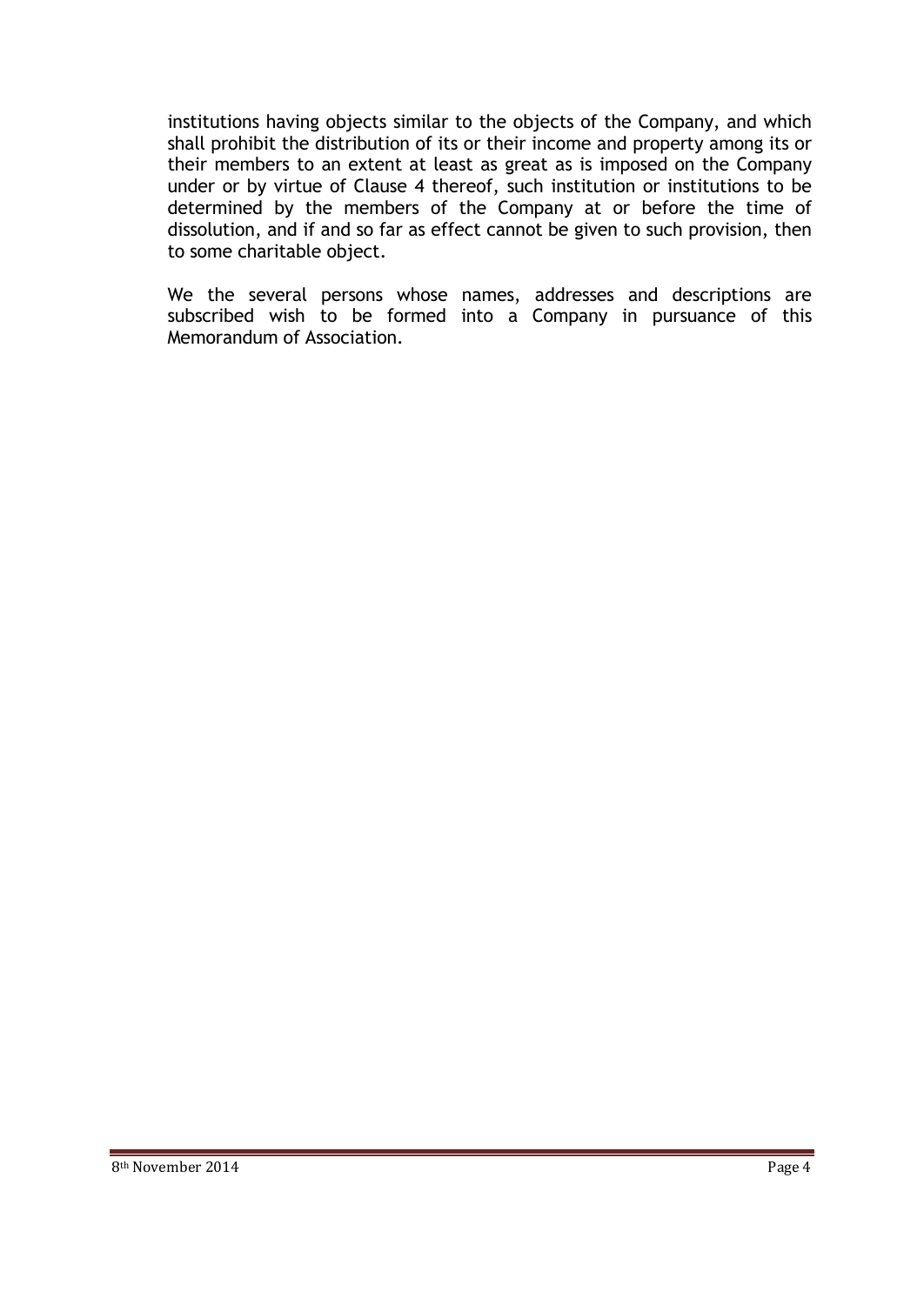# ADDRESSES and DESCRIPTIONS of SUBSCRIBERS

Paul Murphy, St John's College, Waterford (Catholic Priest) Niall Kennedy, Seskin Lodge, Reddanswalk, Tipperary (Auditor) Rosarii Dennehy, Parknasmutane, Currow, Killarney, Co Kerry (Office Administrator) Marie Diskin, Glenbough, Curracloe, Wexford (Teacher) James A Shanahan, 25 Monread Heights, Naas, Co Kildare (Bank Official) John V Breen, Blackwater, Enniscorthy, Co Wexford (Tax Consultant) Josephine O'Dea, 5 Lower Glentworth Street, Limerick

#### $\overline{a}$ Dated this 13th day of June 1992

## WITNESS TO THE ABOVE SIGNATURES:

Joan Brosnan, Newtownbalregan, Dundalk, Co Louth (Youth Worker)

John Dunne, 48 Rathdown Road, Phibsborough, Dublin 7 (Executive)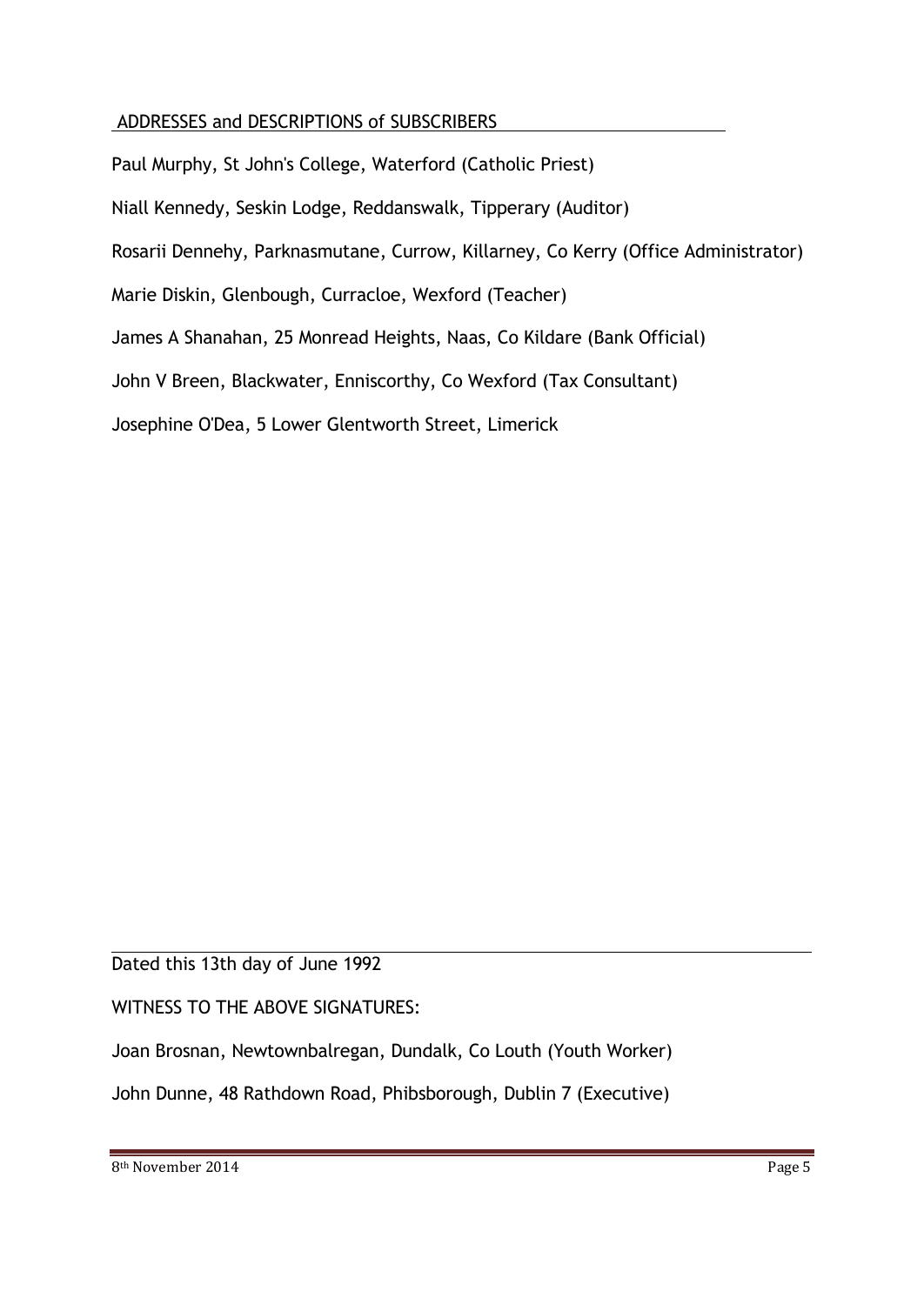#### **THE COMPANIES ACTS, 1963 TO 1990**

#### **COMPANY LIMITED BY GUARANTEE AND NOT HAVING A SHARE CAPITAL**

#### **ARTICLES OF ASSOCIATION**

#### **OF**

#### **NATIONAL YOUTH FEDERATION LTD**

#### INTERPRETATION

1. In these articles:-

"The Act" means the Companies Act, 1963;

"the Directors" means the Directors for the time being of the Company or the Directors present at a meeting of the Board of Directors and includes any person occupying the position of Director by whatever name called;

"Secretary" means any person appointed to perform the duties of the Secretary of the Company;

"the seal" means the Common Seal of the Company;

"the office" means the registered office for the time being of the Company.

Expressions referring to writing shall, unless the contrary intention appears, be construed as including references to printing, lithography, photography and any other modes of representing or reproducing words in a visible form.

Unless the contrary intention appears, words or expressions contained in these Articles shall bear the same meaning as in the Act, or any statutory modification thereof in force at the date at which these Articles become binding on the Company.

#### **MEMBERS**

- 2. The number of members with which the Company proposes to be registered is 22 but the Directors may from time to time register an increase or decrease in numbers ensuring a minimum of 7 Members are present;
- 3. (i) The subscribers to the Memorandum of Association and any youth work organisation which meet the following conditions may be admitted to membership:
	- (a) Accept the objects set out in the Memorandum and Articles of Association of the Company;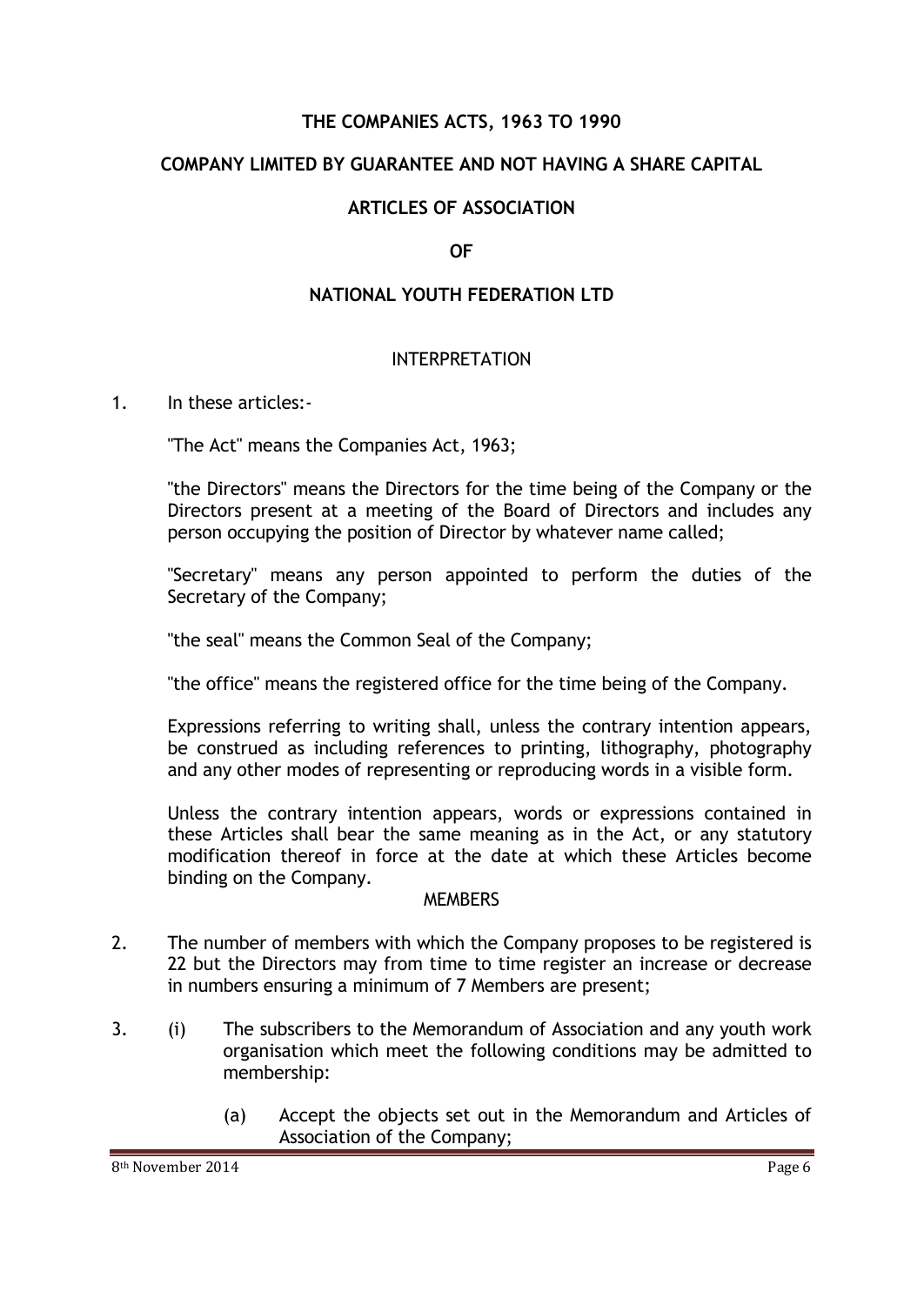- (b) Is based at local level and is not a national organisation or affiliate or constituent part of a national youth organisation;
- (c) Exists to provide, manage and co-ordinate a local youth service incorporating youth clubs and other services;
- (d) Has a geographical area that does not interfere with that of an existing member unless the agreement of that member has been obtained;
- (e) Subscribes to the Membership Charter of the National Youth Federation, to pay an annual fee to be determined by the Board and to submit annually for approval a plan, audited accounts and reports of activities and such other information as may be determined by the Board from time to time shall be eligible for membership of the Company;
- (f) Is committed to engaging with a quality standards process set out and overseen by the board;
- (g) Is registered as a charity with the Revenue Commissioners
- (ii) Applications for membership will be processed by the Board of the Company;
- (iii) Applications for membership must be approved by two-thirds of those present and entitled to vote at an Annual General Meeting;
- (iv) The rights and liabilities attaching to any member of the company may be varied from time to time by special resolution of the company;
- (v) Failure to comply with the conditions of membership on the part of any member shall be reported by the Board to the Annual General Meeting which shall take whatever action (including exclusion from membership of the company) it considers appropriate;
- (vi) It shall be a condition of membership that no member acts contrary or injurious to the interests of the company. Any member who breaches this condition will forfeit membership
- (vii) Any member shall be entitled to resign its membership of the Company by furnishing written notification of its resignation by prepaid registered post to the company at its registered office.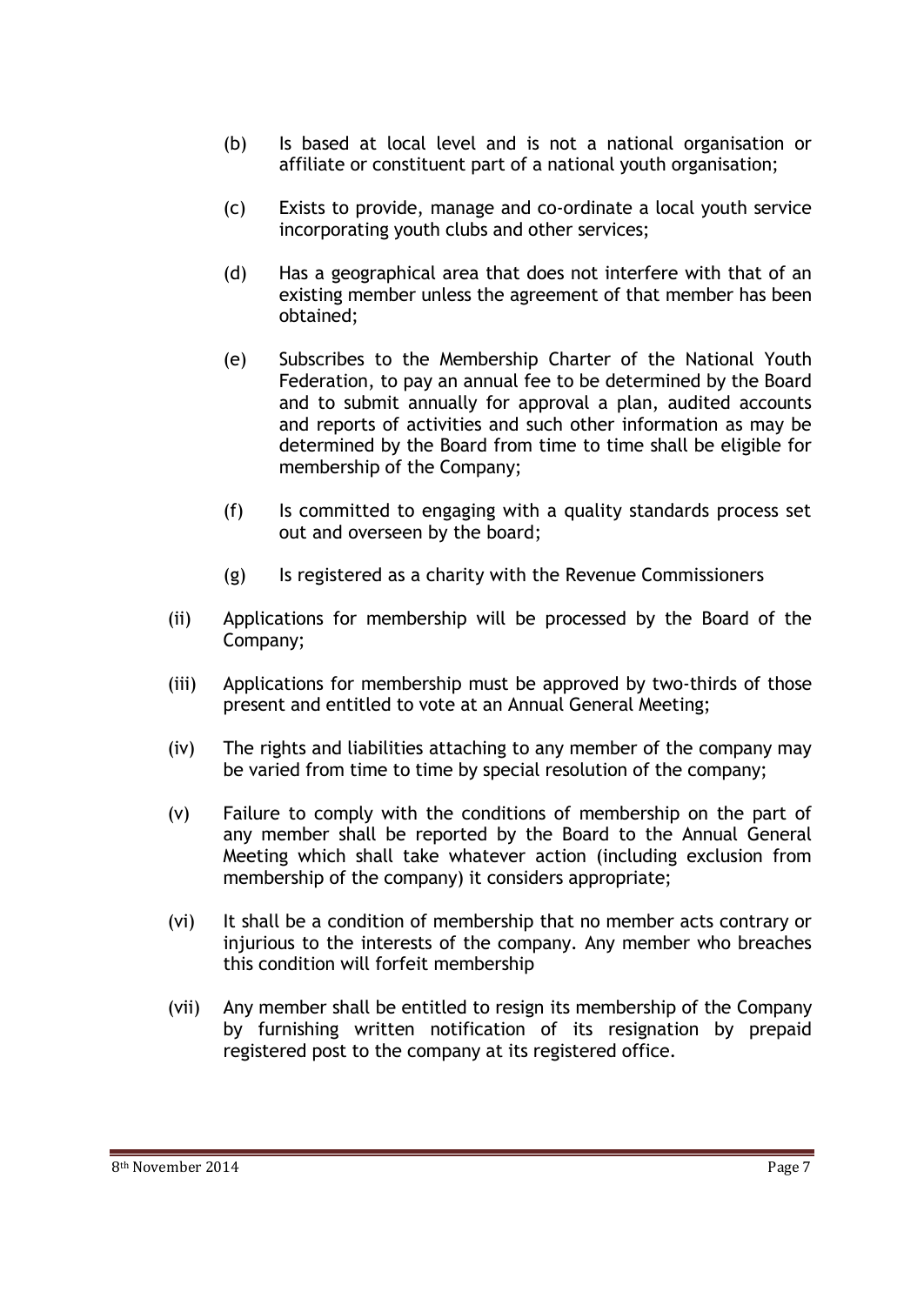#### ASSOCIATE MEMBERSHIP

4. Associate membership which shall not bestow any proprietary interest whatsoever in the company, shall be open to Local Youth Services which do not fulfil all of the conditions for full membership as set out in Regulation 3 hereof.

#### GENERAL MEETINGS

- 5. All general meetings of the company shall be held in the State.
- 6. (i) Subject to paragraph (ii), the company shall in each year hold a general meeting as its Annual General Meeting in addition to any other meetings in that year and shall specify the meeting as such in the notices calling it; and not more than 15 months shall elapse between the date of one annual general meeting of the company and that of the next.
	- (ii) So long as the company holds its first Annual General Meeting within 18 months of its incorporation, it need not hold it in the year of its incorporation or in the following year. Subject to Article 5, the annual general meeting shall be held at such time and at such place in the State as the directors shall appoint.
- 7. All general meetings other than annual general meetings shall be called extraordinary general meetings.
- 8. The directors may, whenever they think fit, convene an Extraordinary General Meeting and Extraordinary General Meetings shall also be convened on the requisition of 25% or more members of the company or in default may be convened by such requisitions as provided by Section 132 of the Act.

## NOTICE OF GENERAL MEETINGS

9. Subject to Sections 133 and 141 of the Act an annual general meeting and a meeting called for the passing of a special resolution shall be called by 21 day's notice in writing at the least and a meeting of the company (other than an annual general meeting or a meeting for the passing of a special resolution) shall be called by 14 day's notice in writing at the least. The notice shall be exclusive of the day on which it is served or deemed to be served and of the day for which it is given and shall specify the place, the day and the hour of the meeting and in the case of special business the general nature of that business, and shall be given in manner hereinafter mentioned to such persons as are under the Articles of the Company entitled to receive notices from the company.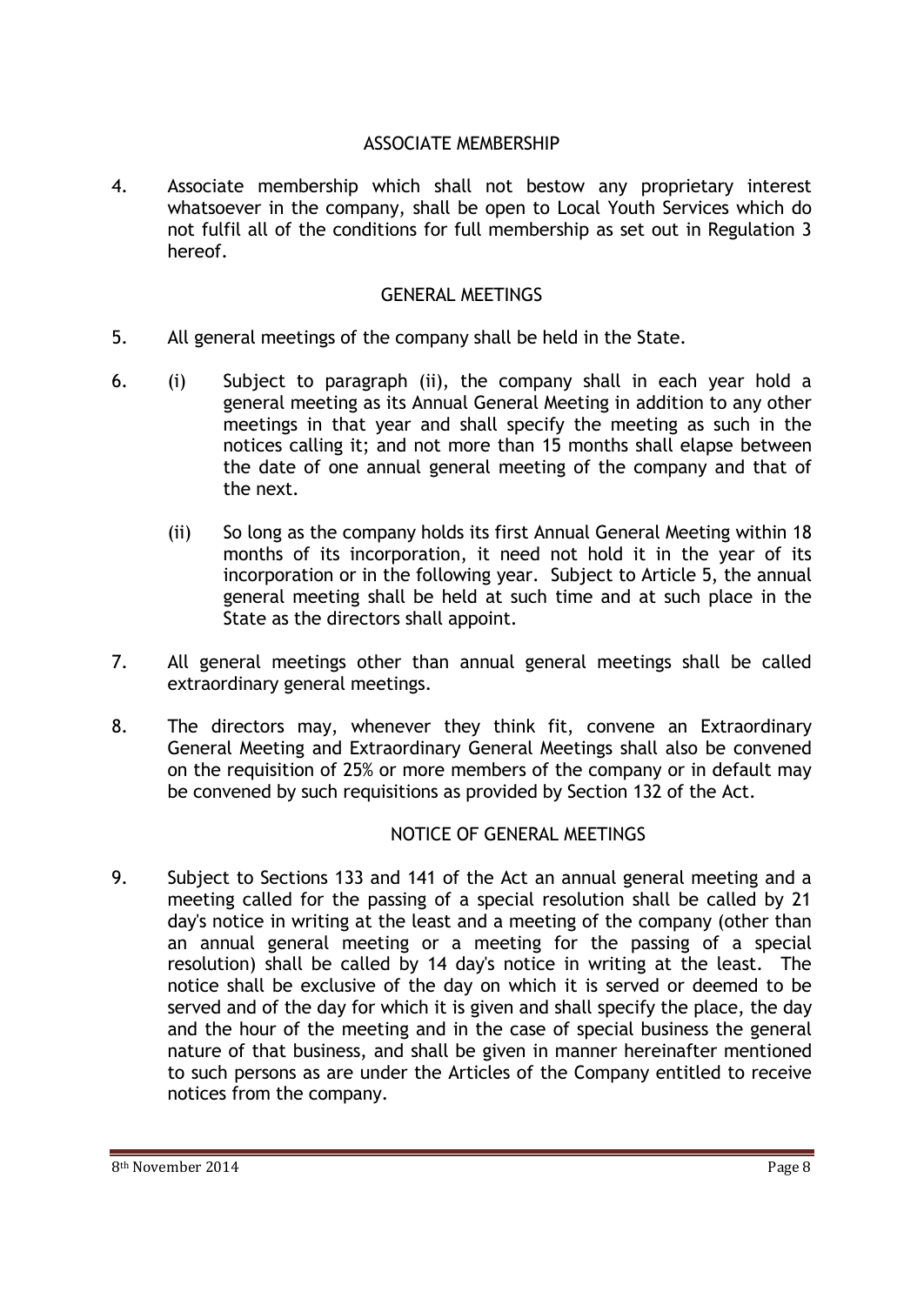10. The accidental omission to give notice of a meeting to or the non-receipt of notice of a meeting by any person entitled to receive notice shall not invalidate the proceedings at that meeting.

# PROCEEDINGS AT GENERAL MEETINGS

- 11. All business shall be deemed special that is transacted at an extraordinary general meeting, and also all that is transacted at an annual general meeting, with the exception of the consideration of the accounts, balance sheets and the reports of the Directors and Auditors, the election of Directors in the place of those retiring, the reappointment of the retiring Auditors, and the fixing of the remuneration of the Auditors.
- 12. No business shall be transacted at any general meeting unless a quorum of members is present at the time when the meeting proceeds to business; save as herein otherwise provided, one third of members shall be a quorum.
- 13. If within half an hour from the time appointed for the meeting a quorum is not present, the meeting, if convened upon the requisition of members, shall be dissolved; in any other case it shall stand adjourned to the same day in the next week at the same time and place, or to such other day and at such other time and place as the Directors may determine, and if at the adjourned meeting a quorum is not present within half an hour from the time appointed for the meeting, the members present shall be a quorum.
- 14. The Chairman, if any, of the Board of Directors shall preside as Chairman at every general meeting of the company, or if there is no such Chairman, or if he is not present within 15 minutes after the time appointed for the holding of the meeting or is unwilling to act, the Directors present shall elect one of their number to be Chairman of the meeting.
- 15. If at any meeting no Director is willing to act as Chairman or if no Director is present within 15 minutes after the time appointed for holding the meeting the members present shall choose one of their number to be Chairman of the meeting.
- 16. The Chairman may with the consent of any meeting at which a quorum is present (and shall, if so directed by the meeting) adjourn the meeting from time to time and from place to place, but no business shall be transacted at any adjourned meeting other than the business left unfinished at the meeting from which the adjournment took place. When a meeting is adjourned for 30 days or more, notice of the adjourned meeting shall be given as in the case of an original meeting. Save as aforesaid, it shall not be necessary to give any notice of an adjourned meeting or of the business to be transacted at an adjourned meeting.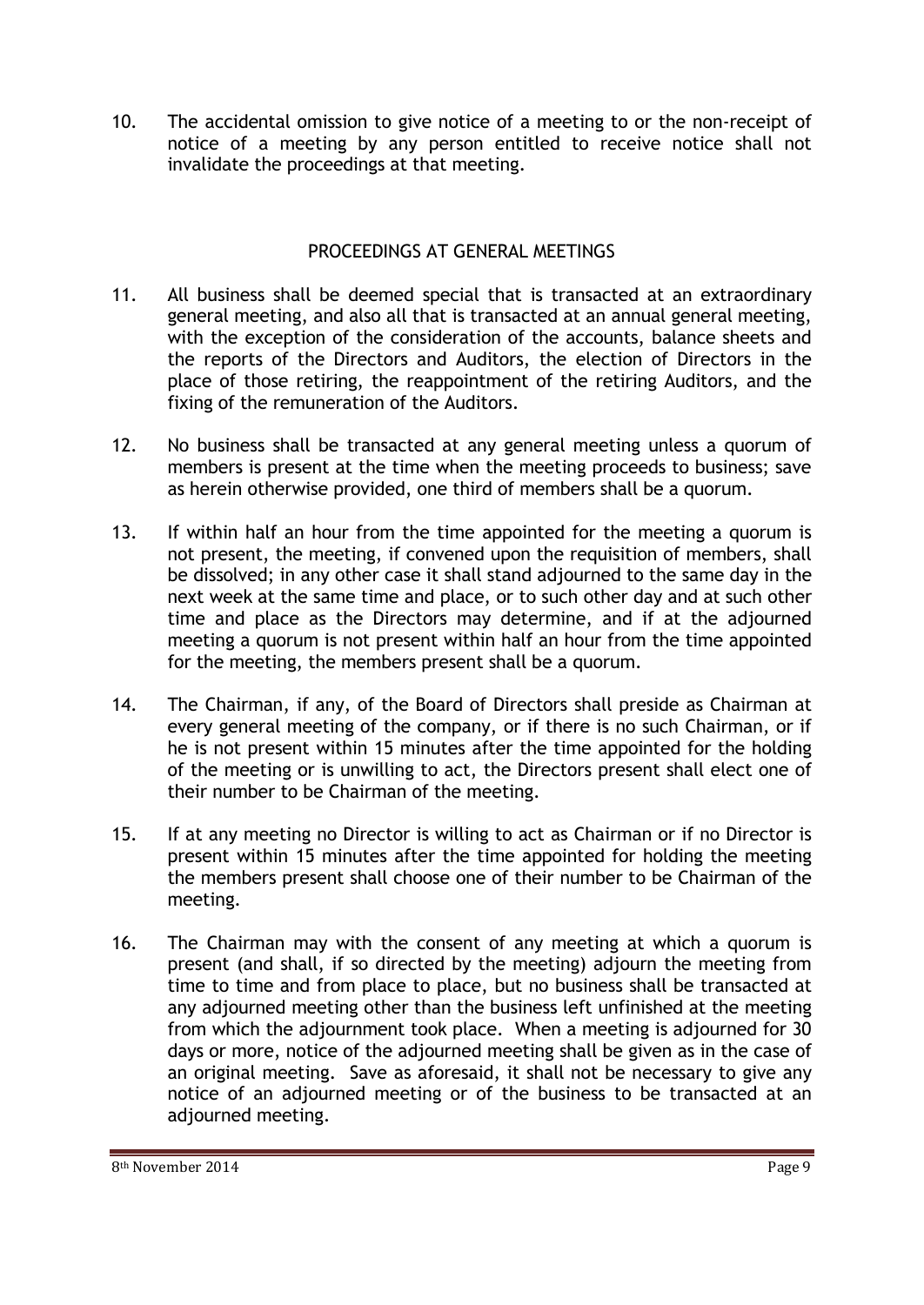- 17. At any general meeting a resolution put to the vote of the meeting shall be decided on a show of hands unless a poll is (before or on the declaration of the result of the show of hands) demanded:
	- (a) by the Chairman, or
	- (b) by at least three members present in person or by proxy, or
	- (c) by any member or members present in person and representing not less than one-tenth of the total voting rights of all of the members having the right to vote at the meeting.

Unless a poll is so demanded, a declaration by the Chairman that a resolution has, on a show of hands, keen carried or carried unanimously or by a particular majority or lost, and an entry to that effect in the book containing the minutes of proceedings of the Company shall be conclusive evidence of the fact without proof of the number or proportion of the votes recorded in favour of or against such resolution. The demand for a poll may be withdrawn.

- 18. Except as provided in Article 19, if a poll is duly demanded it shall be taken in such manner as the Chairman directs and the result of the poll shall be deemed to be the resolution of the meeting at which the poll was demanded.
- 19. Where there is an equality of votes, whether on a show of hands or on a poll, the Chairman of the meeting at which the show of hands takes place or at which the poll is demanded, shall be entitled to a second or casting vote.
- 20. A poll demanded on the election of a Chairman, or on a question of adjournment shall be taken forthwith. A poll demanded on any other question shall be taken at such time as the Chairman of the meeting directs, and any business other than that upon which a poll has been demanded may be proceeded with pending the taking of the poll.
- 21. Subject to Section (4) of the Act, a resolution in writing signed by all the members for the time being entitled to attend and vote on such resolution at a General Meeting or being bodies corporate by their duly authorised representatives shall be as valid and effective for all purposes as if the resolution had been passed at a general meeting of the Company duly convened and held, and if described as a special resolution within the meaning of the Act.
- 22. Every director of the company shall have one vote and every member of the company shall have three votes (ideally exercisable in person by
	- I. the Director/ Regional Director,
	- II. the Chairperson of the Member Youth Service or by their formally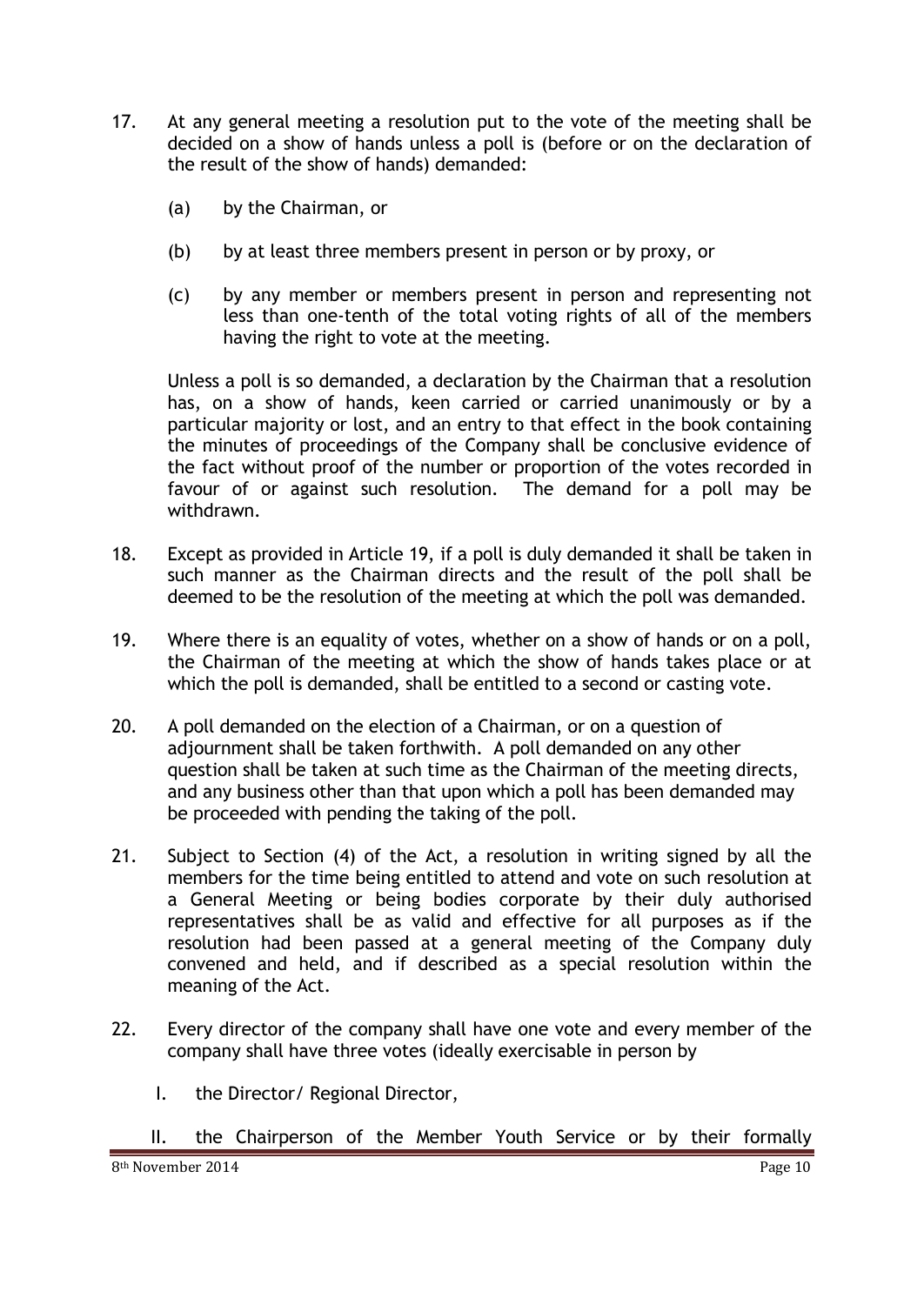designated nominee and

- III. a young person (aged 16 to 25) chosen by the Member Youth Services as their representative on the National Youth Action Group.
- 23. No member shall be entitled to vote at any general meeting unless all moneys immediately payable by him to the company have been paid.
- 24. No objection shall be raised to the qualification of any voter except at the meeting or adjourned meeting at which the vote objected to is given or tendered, and every vote not disallowed at such meeting shall be valid for all purposes. Any such objection made in due time shall be referred to the Chairman of the meeting whose decision shall be final and conclusive.
- 25. Votes may be given either personally or by proxy.
- 26. The instrument appointing a proxy shall be in writing under the hand of the appointor or of his attorney duly authorised in writing, or, if the appointor is a body corporate, either under seal or under the hand of any officer or attorney duly authorised. A proxy need not be a member of the company.
- 27. The instrument appointing a proxy and the power of attorney or other authority, if any, under which it is signed or a notarially certified copy of that power or authority shall be deposited at the office or at such other place within the State as is specified for that purpose in the notice convening the meeting not less than 48 hours before the time for holding the meeting or adjourned meeting at which the person named in the instrument proposes to vote, or, in the case of a poll, not less than 48 hours before the time appointed for the taking of the poll, and in default the instrument of proxy shall not be treated as valid.
	- 28.An instrument appointing a proxy shall be in the following form or a form as near thereto as circumstances permit:-

I/We, of in the County of , being a member/members of the above named Company/Association, hereby appoint of or failing him of as my/our proxy to vote for me/us on my/our behalf at the (annual or extraordinary, as the case may be) general meeting of the Company to be held on the day of 19 and at any adjournment thereof.

Signed this day of l9

This form is to be used in favour of/against the resolution. Unless otherwise instructed, the proxy will vote as he thinks fit.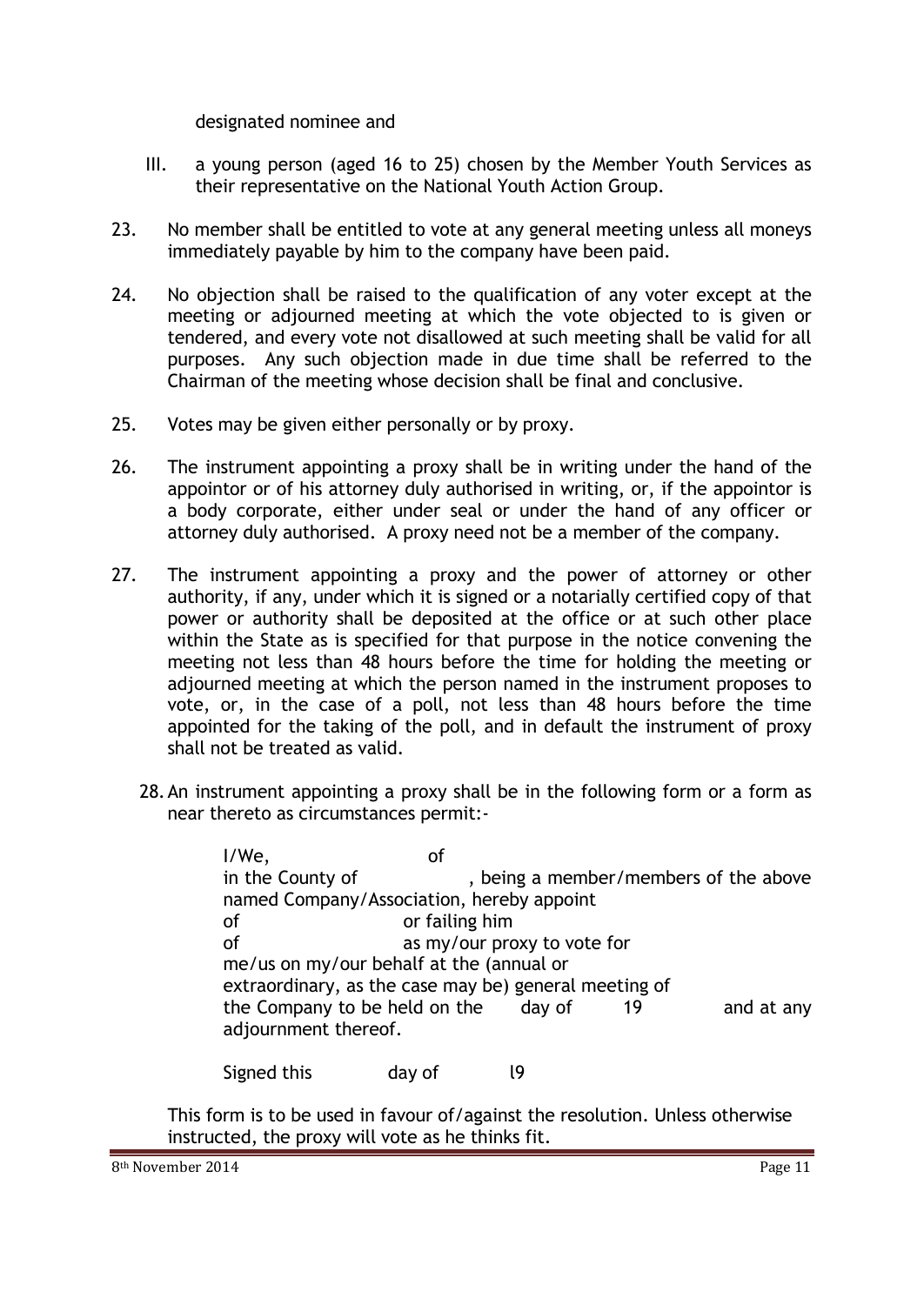Strike out whichever is not desired.

- 29. The instrument appointing a proxy shall be deemed to confer authority to demand or join in demanding a poll.
- 30. A vote given in accordance with the terms of an instrument of proxy shall be valid notwithstanding the previous death or insanity of the principal or revocation of the proxy or of the authority under which the proxy was executed, if no intimation is received by the Company at the office before the commencement of the meeting or adjourned meeting at which the proxy is used.

## BODIES CORPORATE ACTING BY REPRESENTATIVES AT MEETINGS

31. Any body corporate which is a member of the Company may by resolution of its directors or other governing body authorise such person, other than an employee of the Company, as it thinks fit to act as its representative at any meeting of the Company, and the person so authorised shall be entitled to exercise the same powers on behalf of the body corporate which he represents as that body corporate could exercise if it were an individual member of the Company.

## **DIRECTORS**

- 32. The Board to consist of not more than 14 and not less than 10 individuals appointed as follows:
	- I. A President to be elected at an Annual General Meeting;
	- II. A President-elect to be elected at the Annual General Meeting of the year preceding the expiry of the term of office of the then current President;
	- III. Not less than nine but not more than 12 (9-12) members nominated by a Member Youth Service and/or the outgoing Board and elected from three panels:

Not less than three but not more than four (3-4) people currently involved as volunteers in Regional Management;

Not less than three but not more than four (3-4) people currently involved as senior Regional Managers with Member Youth Services;

Not less than three but not more than four (3-4) people chosen by Member Youth Services to represent them on the National Youth Action Group: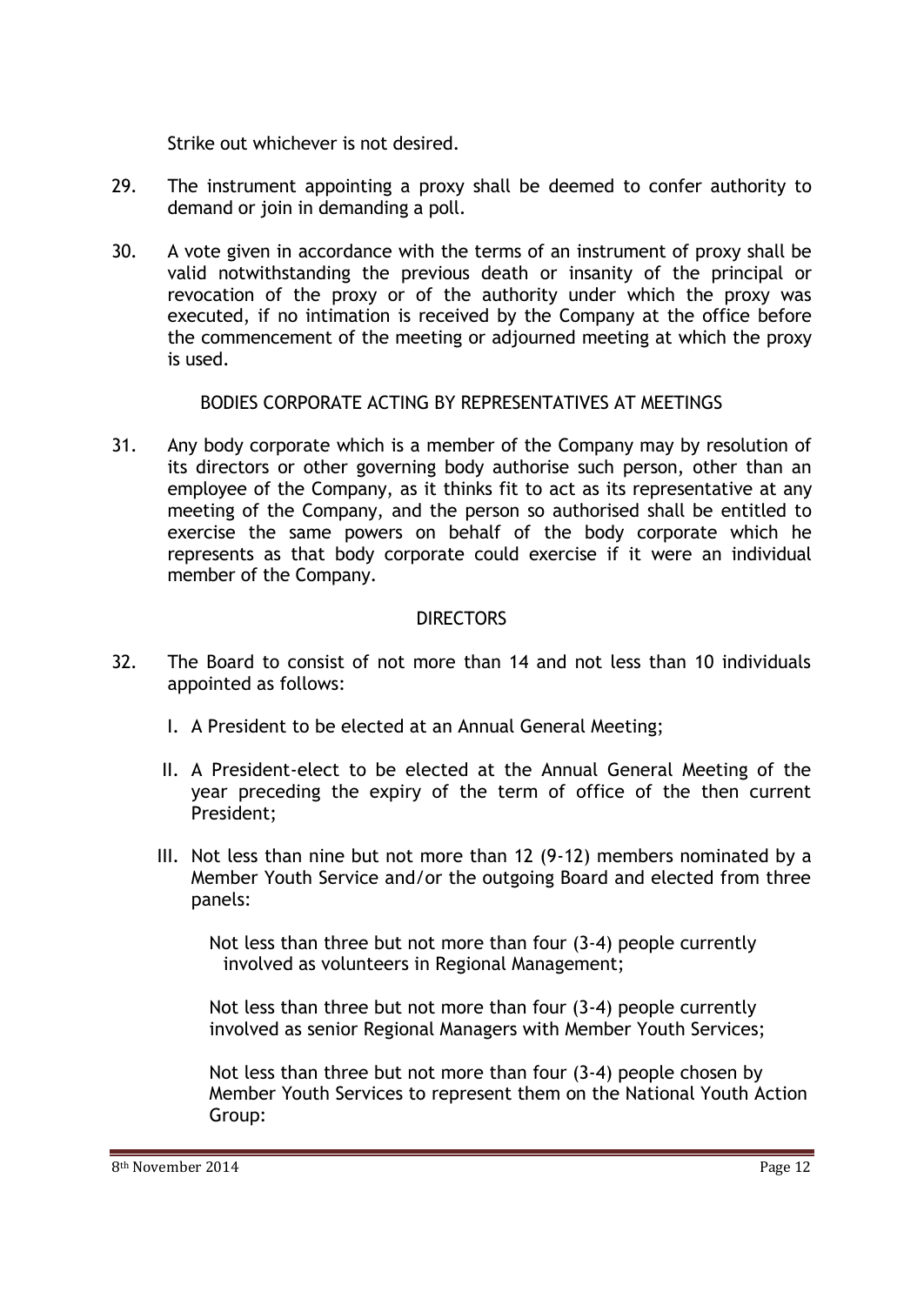and

and, in addition to the above, not less than three but not more than five (3-5) directors to be co-opted by the board.

iv. The Directors shall elect a chairperson from amongst their number

v. The company strives to promote the highest level of participation by young people in its structures. To this end it will seek, consistent with equality legislation, to actively promote young people and particularly those aged 25 and under to leadership positions in the company including the Board and the offices of President and President Elect.

- 33 Where a director, appointed under article 32 (iii) ceases to have appropriate current involvement, such an individual shall retire from Membership of the Board at the AGM following his/her dis-engagement from active involvement.
- 34. The Directors may be paid all travelling, hotel and other expenses properly incurred by them in attending and returning from meetings of the Directors or any committee of the Directors or general meeting of the Company or in connection with the business of the Company.
- 35. Every director, secretary and other officer for the time being of the company shall be indemnified out of the assets of the company against any liability incurred by him in defending and proceedings, whether civil or criminal, in relation to his acts while acting in such office, in which judgement is given in his favour or in which he is acquitted or in connection with any application under section 391 of the Act in which relief is granted to him by court.

# BORROWING POWERS

36. The Directors may exercise all the powers of the Company to borrow money and to mortgage or charge its undertaking and property or any part thereof, and to issue debentures, debenture stock and other securities, whether outright or as security for any debt, liability or obligation of the Company or of any third party.

# POWERS AND DUTIES OF DIRECTORS

37. (a) The business of the Company shall be managed by the Directors, who may pay all expenses incurred in promoting and registering the company, and exercise all such powers of the company as are not by the Act or by these Articles required to be exercised by the company in general meeting subject nevertheless to the provisions of the Act and of these Articles and to such directions, being not inconsistent with the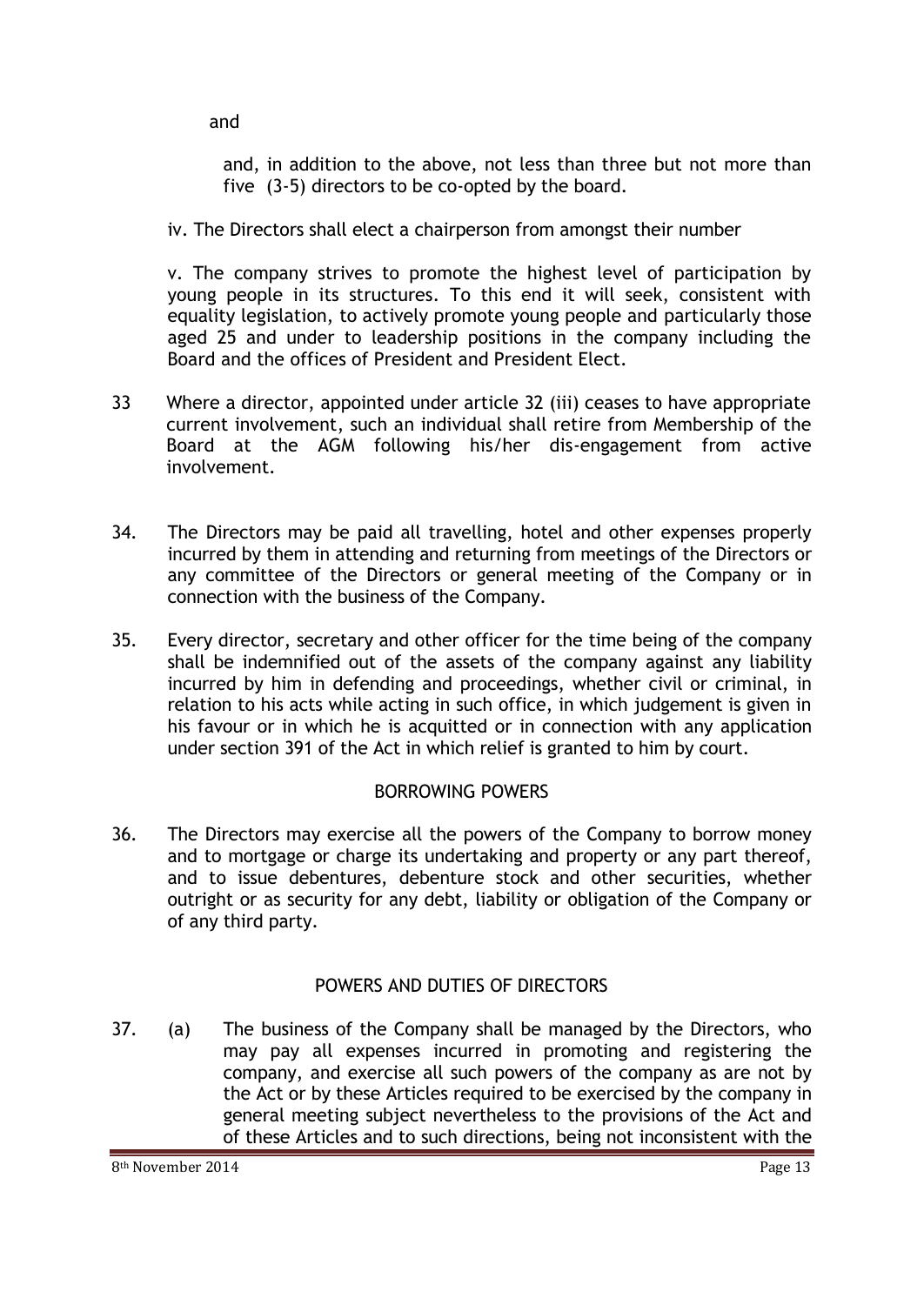aforesaid provisions, as may be given by the company in general meeting, but no direction given by the company in general meeting shall invalidate any prior act.

- (b) The Directors may from time to time appoint a Chief Executive for such period and on such terms as to remuneration and otherwise as they think fit and, subject to the terms of any agreement entered into in any particular case, may revoke such appointment. The Chief Executive shall have the right to attend all meetings of the Company.
- 38. The Directors may from time to time and at any time by power of attorney appoint any company, firm or person or body of persons, whether nominated directly or indirectly by the Directors to be the attorney or attorneys of the company for such purposes and with powers, authorities and discretions (not exceeding those vested in or exercisable by the Directors under these Articles) and for such period and subject to such conditions as they may think fit and such powers of attorney may contain such provisions for the protection and convenience of persons dealing with any such attorney as the Directors may think fit, and may also authorise any such attorney to delegate all or any of the powers, authorities and discretions vested in him.
- 39. All cheques, promissory notes, drafts, bills of exchange and other negotiable instruments, and all receipts for moneys paid to the Company shall be signed, drawn, accepted, endorsed or otherwise executed, as the case may be by such person or persons and in such manner as the Directors shall from time to time by resolution determine.
- 40. The Directors shall cause minutes to be made in books provided for the purpose:-
	- (a) of all appointments of officers made by the Directors;
	- (b) of the names of the Directors present at each meeting of the Directors and of any committee of the Directors;
	- (c) of all resolutions and proceedings at all meetings of the Company, and of the Directors and of committees of Directors.

# DISQUALIFICATION OF DIRECTORS

- 41. The office of Director shall be vacated if the Director:-
	- (a) holds any other office or place of profit under the Company or,
	- (b) is adjudged bankrupt in the State or in Northern Ireland or Great Britain or makes any arrangement or composition with his creditors generally, or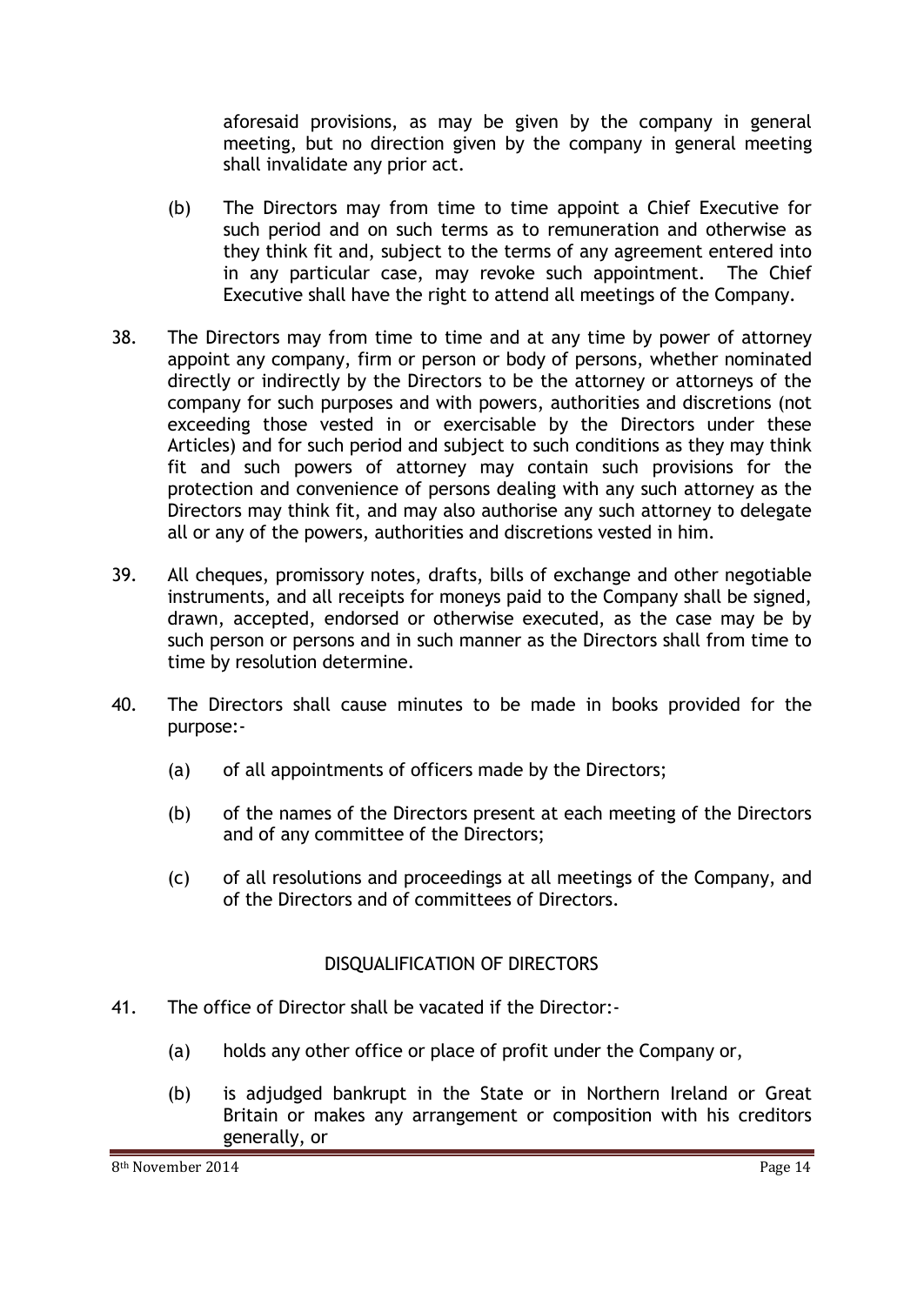- (c) becomes prohibited from being a director by reason of any order made under Section 184 of the Act, or
- (d) becomes of unsound mind, or
- (e) resigns his office by notice in writing to the company, or
- (f) is convicted of any indictable offence unless the directors otherwise determine, or where information provided by a competent authority suggests previous conduct which may deem the person unsuitable to hold office in an organisation working with children and young people
- (g) is directly or indirectly interested in any contract with the company and fails to declare the nature of his interest in manner required by Section 194 of the Act.

#### VOTING ON CONTRACTS

42. A Director may not vote in respect of any contract in which he is interested or any matter arising thereout.

RETIREMENT, REMOVAL AND REPLACEMENT OF DIRECTORS

- 43. i Each Director may serve a maximum of two three year terms
	- iii The term of office of the President shall be a maximum of (3) three years at the end of which the individual concerned shall retire and shall not be eligible for re-election at the AGM.
- 44. The company may by ordinary resolution of which extended notice has been given in accordance with Section 142 of the Act remove any Director before the expiration of his period of office, notwithstanding anything in these Articles or in any agreement between the company and such Director. Such removal shall be without prejudice to any claim such Director may have for damages for breach of any contract of service between him and the company.
- 45. The company may by ordinary resolution appoint another person in place of a director removed from office under Article 40. Without prejudice to the powers of the Directors under Article 36 the company in general meeting may appoint any person to be a Director, either to fill a casual vacancy or as an additional Director.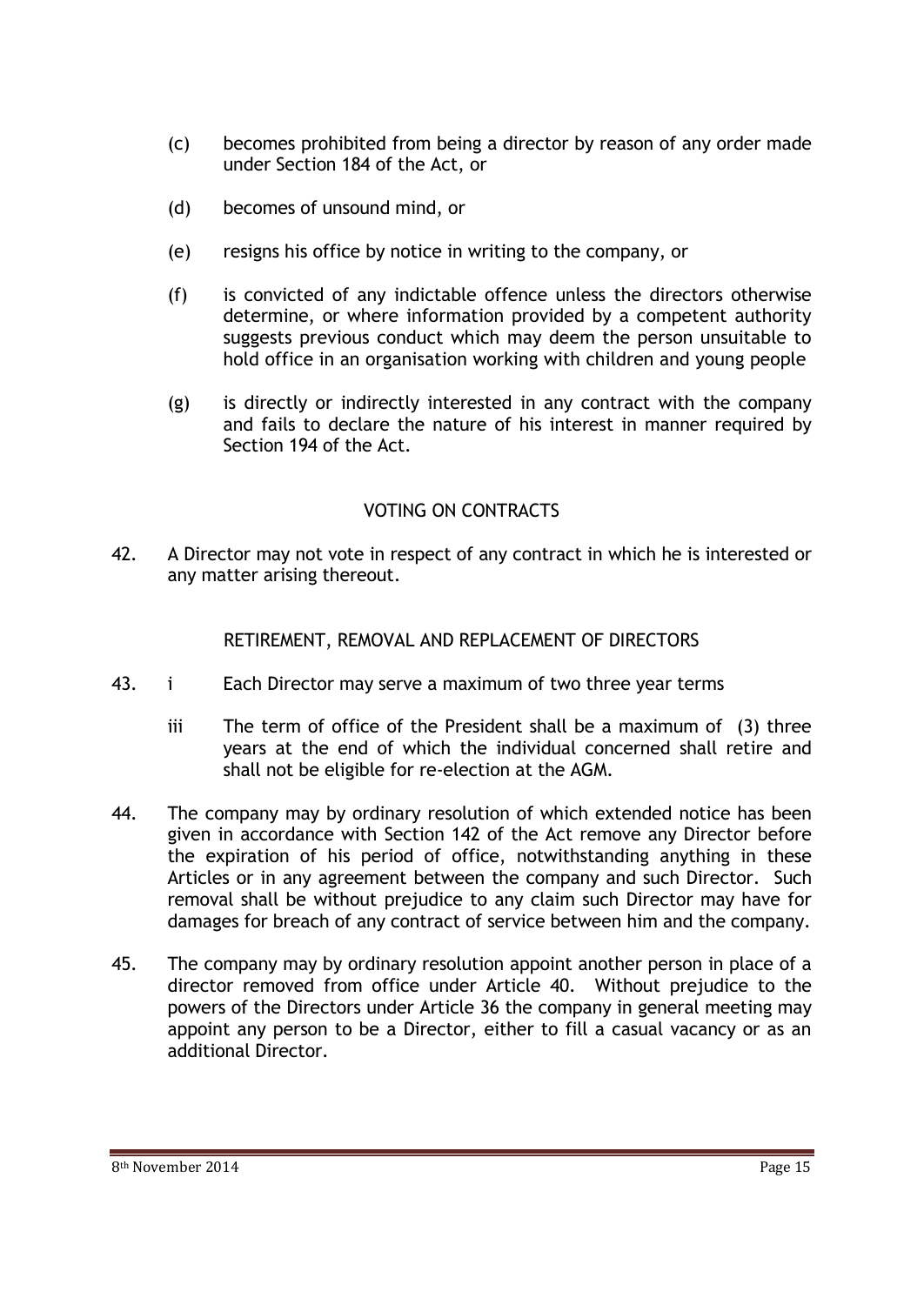#### PROCEEDINGS OF DIRECTORS

- 46. The Directors may meet together for the dispatch of business, adjourn and otherwise regulate their meetings as they think fit. Questions arising at any meeting shall be decided by a majority of votes. Where there is an equality of votes, the Chairman shall have a second i.e. casting vote. A Director may, and the Secretary on the requisition of a Director shall, at any time summon a meeting of the Directors. If the Directors so resolve it shall not be necessary to give notice of a meeting of directors to any Director who being resident in the State is for the time being absent from the State.
- 47. The quorum necessary for the transaction of the business of the Directors may be fixed by the Directors, and unless so fixed shall be two.
- 48. The continuing Directors may act notwithstanding any vacancy in their number but, if and so long as their number is reduced below the number fixed by or pursuant to the Articles of the Company as the necessary quorum of directors the continuing directors or director may act for the purpose of increasing the number of directors to that number or of summoning a general meeting of the company, but for no other purpose.
- 49. If at any meeting the Chairman is not present within five minutes after the time appointed for holding the same, the Directors present may choose one of their members to be Chairman of the meeting.
- 50. The Directors may delegate any of their powers to committees consisting of such member or members of the Board as they think fit: any committee so formed shall in the exercise of the powers so delegated, conform to any regulations that may be imposed on it by the Directors. Such committees shall report back to the full board as provided for in their establishment
- 51. A committee may elect a Chairman of its meetings; if no such Chairman is elected, or if at any meeting the Chairman is not present within 5 minutes after the time appointed for holding the same, the members present may choose one of their number to be Chairman of the meeting.
- 52. A committee may meet and adjourn as it thinks proper. Questions arising at any meeting shall be determined by a majority of votes of the members present, and where there is an equality of votes, the Chairman of the meeting shall have a second i.e. casting vote.
- 53. All Acts done by any meeting of the Directors or of a committee of Directors or by any person acting as a Director shall, notwithstanding that it is afterwards discovered that there was some defect in the appointment of any such Director or person acting as aforesaid, or that they or any of them were disqualified, be as valid as if every such person had been duly appointed and was qualified to be a Director.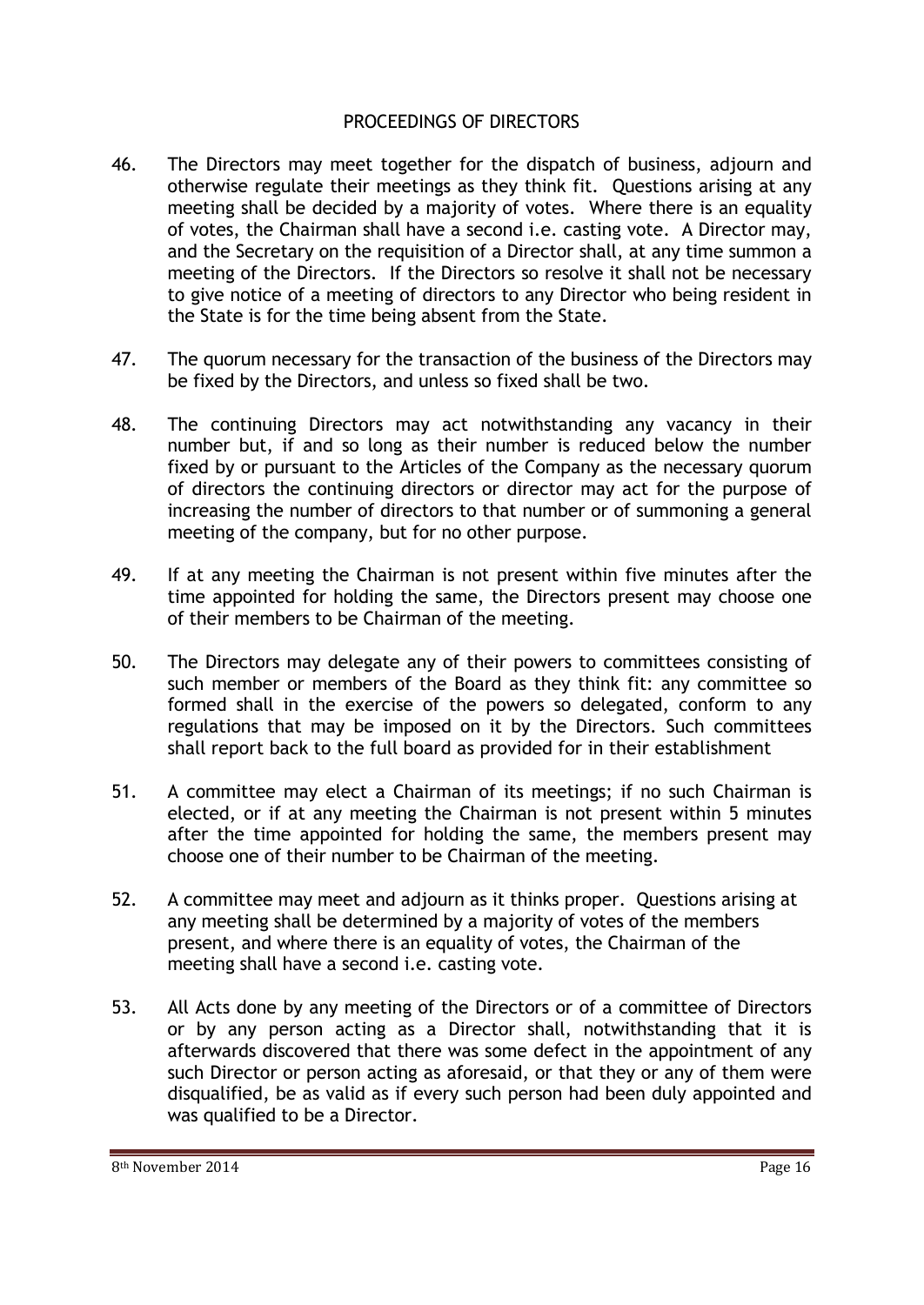54. A resolution in writing, signed by all the Directors for the time being entitled to receive notice of a meeting of the directors, shall be valid as if it has been passed at a meeting of the directors duly convened and held.

## **SECRETARY**

- 55. The Secretary shall be appointed by the Directors for such term and upon such conditions as they may think fit, and any Secretary so appointed may be removed by them.
- 56. A provision of the Act or these Articles requiring or authorising a thing to be done by or to a Director and the Secretary shall not be satisfied by its being done by or to the same person acting both as Director and as, or in the place of, the Secretary.

## THE SEAL

57. The seal shall be used only by the authority of the Directors or of a committee of Directors authorised by the Directors in that behalf, and every instrument to which the seal shall be affixed shall be signed by a Director and shall be countersigned by the Secretary or by a second Director or by some other person appointed by the Directors for the purpose.

# **ACCOUNTS**

- 58. The Directors shall cause proper books of account to be kept relating to:-
	- (a) all sums of money received and expended by the Company and the matters in respect of which the receipt and expenditure takes place;
	- (b) all sales and purchases of goods by the Company, and
	- (c) the assets and liabilities of the Company.

Proper books shall not be deemed to be kept if there are not kept such books of account as are necessary to give a true and fair view of the state of the Company's affairs and to explain its transactions.

- 59. The books of account shall be kept at the office or, subject to Section 147 of the Act, at such other place as the Directors think fit, and shall at all reasonable times be open to the inspection of the Directors.
- 60. The Directors shall from time to time determine whether and to what extent and at what times and places and under what conditions or regulations the accounts and books of the Company or any of them shall be open to the inspection of members not being Directors, and no member (not being a Director) shall have any right of inspecting any account or book or document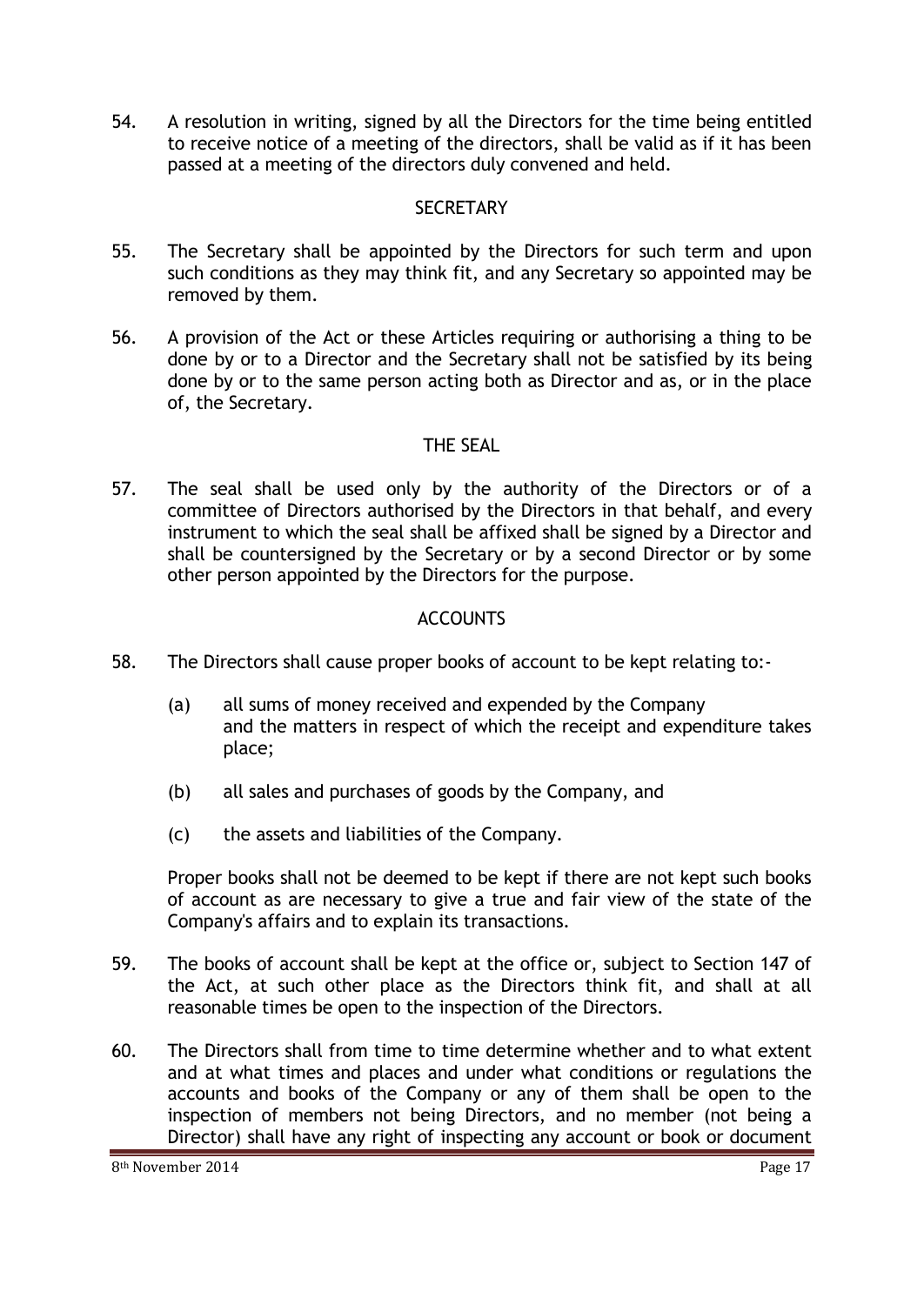except as conferred by statute or authorised by the Directors or by the Company in general meeting.

- 61. The Directors shall from time to time in accordance with Section 148, 150, 157 and 158 of the Act cause to be prepared and to be laid before the annual general meeting of the Company such profit and loss accounts, balance sheets, group accounts and reports as are required by those Sections to be prepared and laid before the annual general meeting of the Company.
- 62. A copy of every balance sheet including every document required by law to be annexed thereto which is to be laid before the Annual General Meeting of the Company together with a copy of the Directors' Report and Auditors' Report shall not less than 21 days before the date of the Annual General Meeting, be sent to every person entitled under the provisions of the Act to receive them.

#### AUDIT

63. Auditors shall be appointed and their duties regulated in accordance with Sections 160 to 163 of the Act.

#### NOTICES

- 64. A notice may be given by the Company to any member either personally or by sending it by post to him to his registered address or by email address. Where a notice is sent by post, service of the notice shall be deemed to be effected by properly addressing, prepaying and posting a letter containing the notice, and to have been effected in the case of the notice of a meeting at the expiration of 24 hours after the letter containing the same is posted and in any other case at the time at which the letter would be delivered in the ordinary course of post.
- 65. Notice of every general meeting shall be given in any manner hereinbefore authorised to:-
	- (a) every member,
	- (b) every person being a personal representative or the Official Assignee in bankruptcy of a member where the member but for his death or bankruptcy would be entitled to receive notice of the meeting; and
	- (c) the Auditor for the time being of the Company.

No other person shall be entitled to receive notices of general meetings.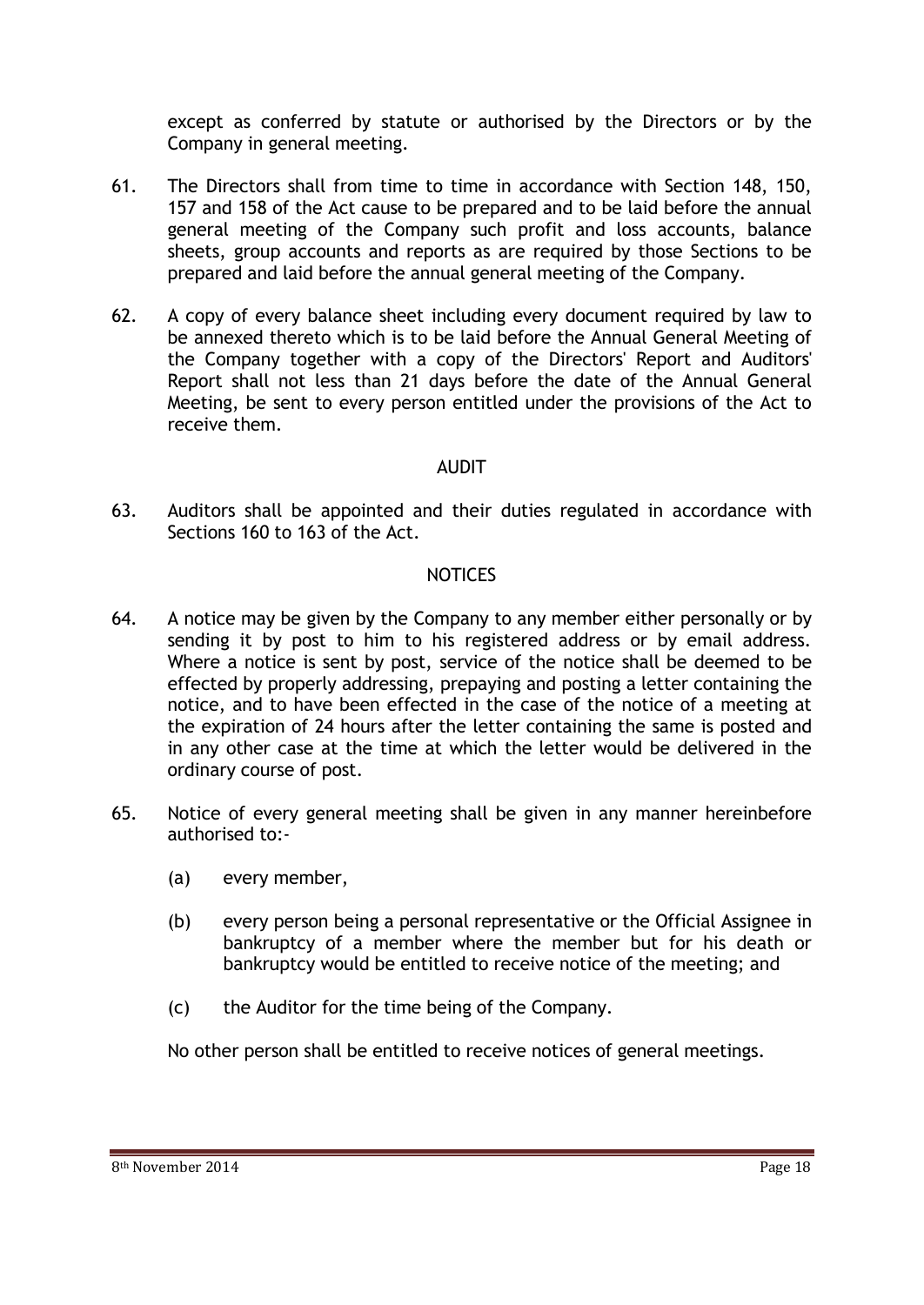#### $\overline{a}$ NAMES, ADDRESSES and DESCRIPTIONS of SUBSCRIBERS

Paul Murphy, St John's College, Waterford (Catholic Priest) Niall Kennedy, Seskin Lodge, Reddanswalk, Tipperary (Auditor) Rosarii Dennehy, Parknasmutane, Currow, Killarney, Co Kerry (Office Administrator) Marie Diskin, Glenbough, Curracloe, Wexford (Teacher) James A Shanahan, 25 Monread Heights, Naas, Co Kildare (Bank Official) John V Breen, Blackwater, Enniscorthy, Co Wexford (Tax Consultant) Josephine O'Dea, 5 Lower Glentworth Street, Limerick